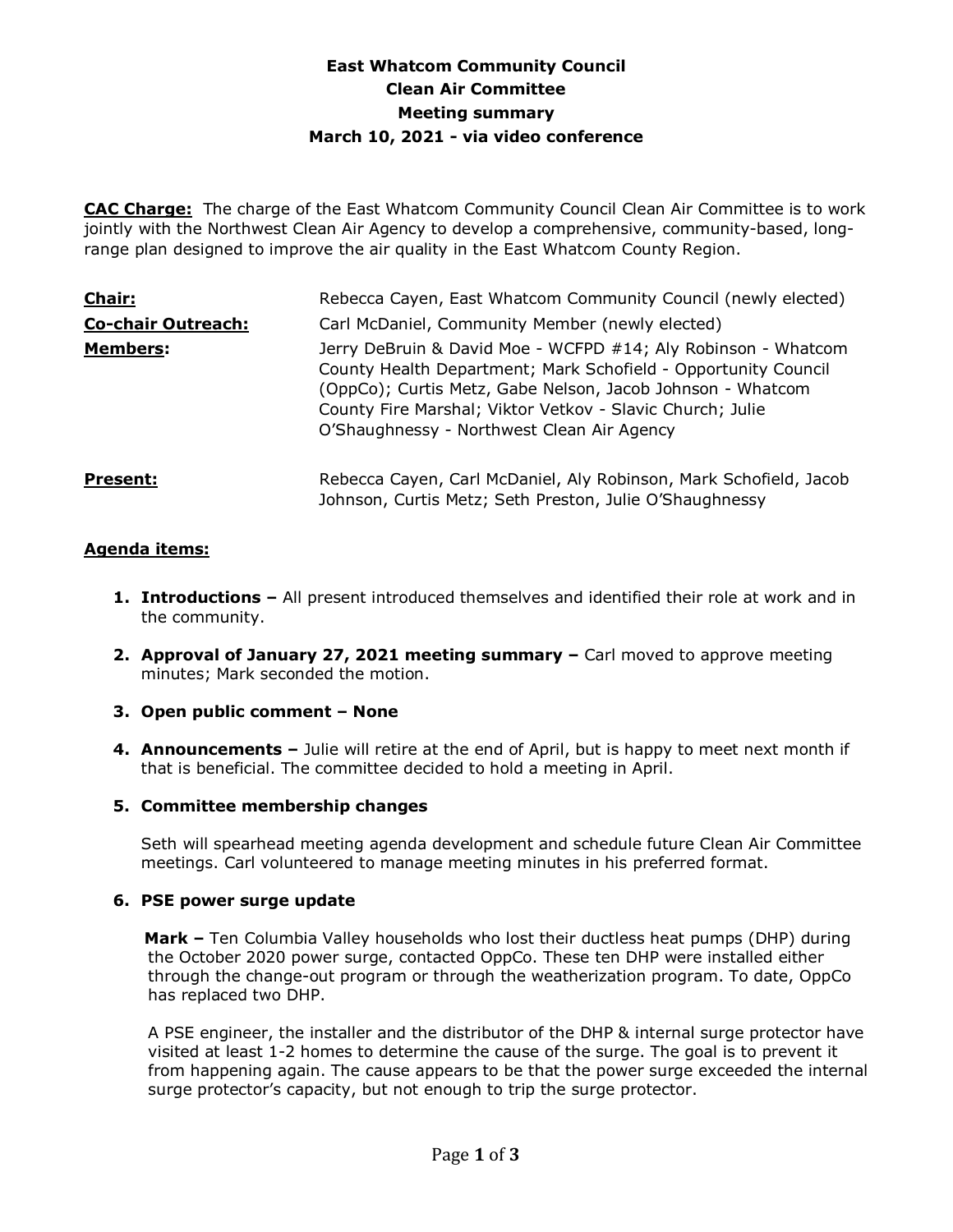Whatever solution PSE comes up with will probably apply to other situations that involve electronics other than DHP.

# **7. Wood stove replacement update**

**Mark -** Additional grant money will allow for the change-out of 2-3 more stoves.

**Julie** – We are down to  $\sim$ \$2,000 for change-outs, which is not enough to fund another change-out. Working with Ecology to transfer task funds to best utilize the remaining balances. The intent is to use remaining funds for program promotion efforts (stovetop thermometers and moisture meters).

Julie will draft the FY21-23 wood smoke reduction grant prior to retirement to ensure that the program does not experience any interruption. The application for the next grant cycle will only allow the installation of Alaska approved stoves. This will ensure that the stoves are clean burning  $(\leq 2.0 \text{ grams/hour}).$ 

# **8. OppCo's work status with clients**

**Mark –** Workflow is back to pre-pandemic levels and COVID safety protocols continue to be implemented.

# **9. Biomass committee**

• Wood harvesting/wood bank – **Julie**

At our last meeting, it was mentioned that Julie was going to contact Frank Zender about the logs stored on the Mt. Baker Highway. The last name should have been Cain, not Zender. Frank Cain is out of town, but will be contacted when he returns.

### • Chipping event – **Rebecca**

The chipping event will occur in April. People have already signed up, but there is capacity for more so pass along Rebecca's contact info. The signs are ordered and will be placed throughout the Valley. Emails will be sent to all previous participants regarding the event. The structure will be slightly different this time in that chipping at each residence will be in 15-minute increments.

The two-day April event will use the remaining "Project Neighborly" funds. Trying to reach The Foothills Community Alliance for potential funding for the fall event. Is NWCAA able to help fund the fall event? (Julie will check and report).

# **10.NWCAA update**

• PurpleAir sensor update – Julie

By the end of the week, all nine sensors should be installed in various locations throughout the valley. One sensor will be installed at the Resource Center. Sensor data can be accessed at [www.purpleair.com/map.](http://www.purpleair.com/map)

Seth – Shared the purple air website with the group and pointed out a few important elements on how to interpret the maps. The default view on the map is a ten-minute average. This is different from the data NWCAA usually shares or posts, which is a 24-hour average. The timeframe can be changed in the table at the bottom left. Note also, that PurpleAir readings run much higher than the formal EPA sanctioned monitors NWCAA uses. To correct this, Purple Air worked with Lane Regional Air Pollution Authority to develop a conversion rate for a 24-hour period. This conversion can also be activated in the bottom left hand box by choosing "LRAPA" in the "Conversion" drop-down menu. When this conversion factor is activated, the values more closely mirror the formal NWCAA monitors values.